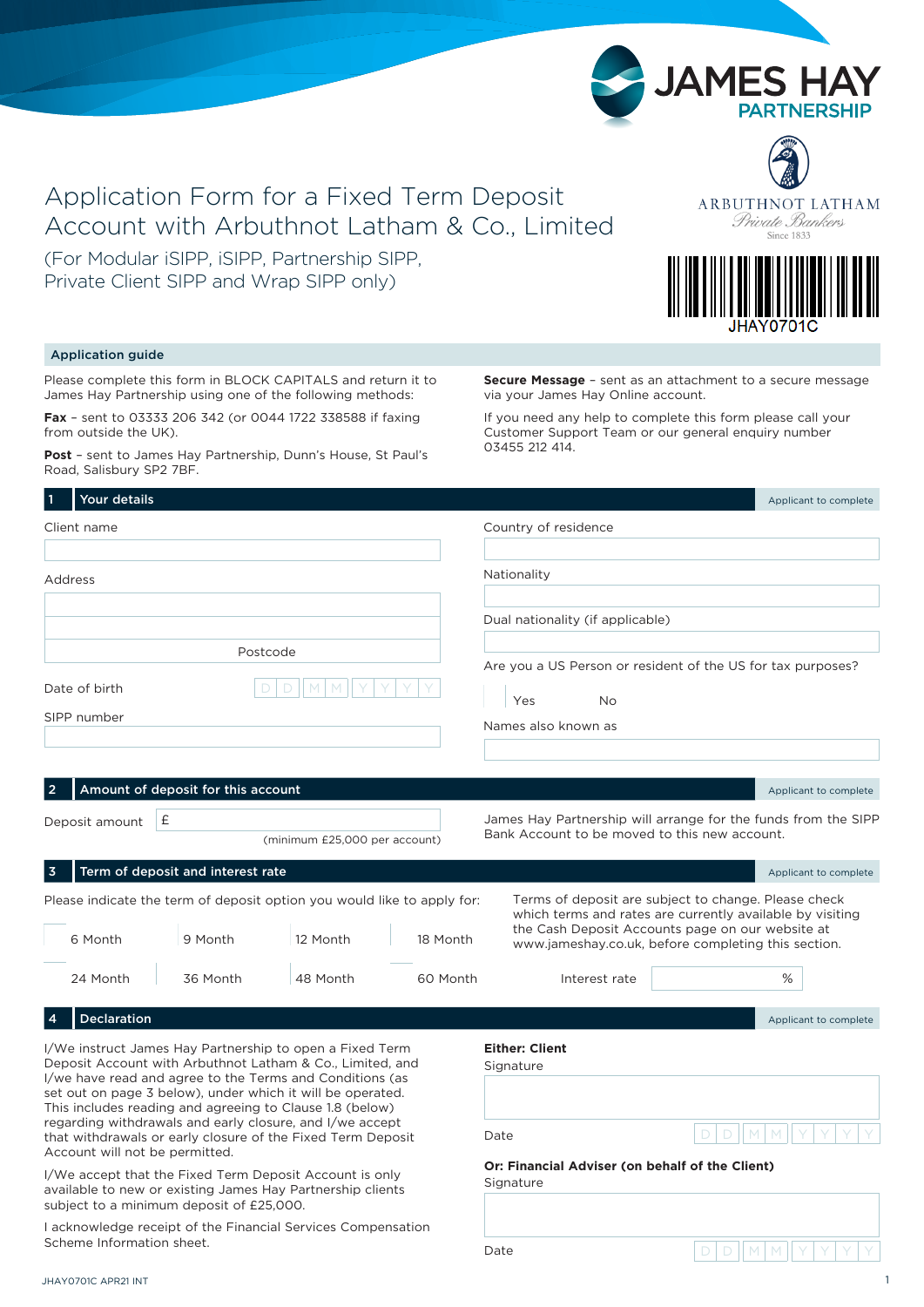| Declaration - Please only complete this section if you are investing through a Partnership SIPP<br>5                                                                                                                        |                    | Applicant to complete                                      |  |
|-----------------------------------------------------------------------------------------------------------------------------------------------------------------------------------------------------------------------------|--------------------|------------------------------------------------------------|--|
| I agree and accept that this account will be established only in<br>the name of James Hay Pension Trustees Limited and will not<br>be held under joint trusteeship.                                                         | Client signature   |                                                            |  |
|                                                                                                                                                                                                                             | Date               | D<br>D                                                     |  |
| <b>Account opening details</b><br>6                                                                                                                                                                                         |                    | James Hay Partnership to complete                          |  |
| Name to be opened in                                                                                                                                                                                                        | Designation number |                                                            |  |
| <b>Bank details for maturity</b>                                                                                                                                                                                            |                    | James Hay Partnership to complete                          |  |
| Account name                                                                                                                                                                                                                | Sort code          |                                                            |  |
| Bank name                                                                                                                                                                                                                   | Account number     |                                                            |  |
| <b>Bank address</b>                                                                                                                                                                                                         | Payment reference  |                                                            |  |
| Postcode                                                                                                                                                                                                                    |                    |                                                            |  |
| James Hay Partnership declaration<br>8                                                                                                                                                                                      |                    | James Hay Partnership to complete                          |  |
| We wish to open a Fixed Term Deposit Account with<br>Arbuthnot Latham & Co., Limited (the 'Bank') in accordance<br>with the published conditions which we acknowledge having<br>received and to which we agree to be bound. |                    | Authorised Signatory of James Hay Pension Trustees Limited |  |
| We confirm that the details set out above are complete and<br>accurate. On maturity of the Fixed Term Deposit Account we                                                                                                    | Date               | D<br>D<br>M                                                |  |
| request that the money is automatically returned to the bank<br>account details specified in Section 7.                                                                                                                     |                    | Authorised Signatory of James Hay Pension Trustees Limited |  |
|                                                                                                                                                                                                                             | Date               | D<br>D<br>M                                                |  |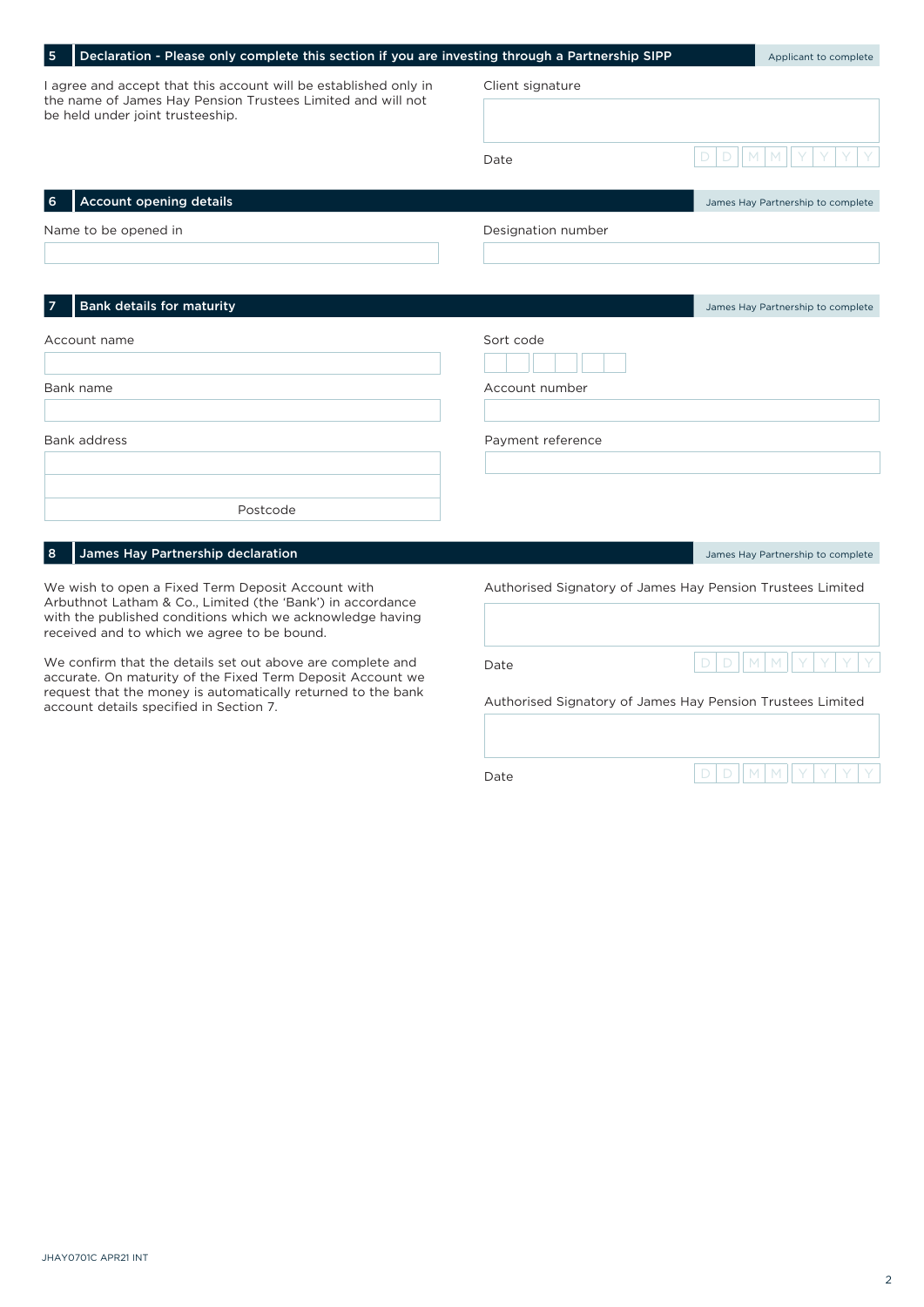These Terms and Conditions apply to the Arbuthnot Latham & Co., Limited (the 'Bank') Fixed Term Deposit Account (the 'Account') that is available to SIPP clients, via James Hay Partnership's Cash Panel.

For the purpose of these Terms and Conditions:

- The term "Business Day" means between 09.00 and 17.00 on a day (other than Saturday, Sunday and Bank Holidays), on which banks are open for general business in London.
- Reference to James Hay Partnership shall refer to James Hay Pension Trustees Limited for the SIPP products.
- Reference to 'You' and 'Your' shall refer to the Client who applies for the Account.

These Terms and Conditions may be varied. See Clause 1.13 for details.

#### **1.1 ELIGIBILITY**

This Account is available to new and existing James Hay Partnership clients subject to a minimum investment of £25,000 into each Fixed Term Deposit Account.

#### **1.2 YOUR ADDRESS**

The correspondence address held by James Hay Partnership in its administration records will be the one to which communications will be sent. You must notify James Hay Partnership in writing of any change of address.

#### **1.3 OPENING AN ACCOUNT**

Your Fixed Term Deposit Account is opened by the Bank when it accepts your application.

#### **1.4 RESTRICTIONS**

The Bank may refuse to carry out or allow any transaction on the Fixed Term Deposit Account if it, or James Hay Partnership, is not reasonably satisfied of:

- (i) the identity or authority of any person requesting the transaction; or
- (ii) the lawfulness of the transaction.

The Bank will not be liable to you if it refuses to carry out or allow any transaction for these reasons.

#### **1.5 DEPOSITS**

- A. You must complete the attached Fixed Term Deposit Account Application Form to open an Account. Faxed application forms are acceptable.
- B. When an instruction is received by James Hay Partnership to place a deposit in the Fixed Term Deposit Account, James Hay Partnership will then arrange the amount of the deposit to be transferred to the Fixed Term Deposit Account from the relevant trustee or product Bank Account by electronic bank transfer.
- C. You may not add additional money to a Fixed Term Deposit Account.
- D. All deposits must be in GBP Sterling.

#### **1.6 CANCELLATION RIGHTS**

The right of cancellation does not apply to accounts where the rate or rates of interest payable are fixed for a period of time, including Fixed Term Deposit Accounts.

#### **1.7 TERM**

A Fixed Term Deposit Account is a fixed term investment, and the term options for this Account are 6 months, 9 months, 12 months, 18 months, 24 months, 36 months, 48 months and 60 months. The term is set when the deposit is received by the Bank. When the fixed term comes to an end the Bank will transfer your deposit and any interest accrued to the product Bank Account from which the deposit originated.

#### **1.8 WITHDRAWALS/CLOSURE**

Withdrawals or early closure of a Fixed Term Deposit Account will not be permitted during the fixed term.

#### **1.9 INTEREST**

A. Details of the current interest rates applicable to this Account are available on the James Hay Partnership website at www.jameshay.co.uk/cashdeposit.

- B. Interest earned will be as stated on the contract note and will be paid on maturity.
- C. If the interest payment date is a Saturday, Sunday or Bank Holiday, interest will be calculated up to the payment date or maturity and credited on the next Business Day.
- D. Interest will automatically be paid gross.
- E. If the Fixed Term Deposit Account is terminated in accordance with Clause 1.8 the interest rates described in this Clause 1.9A will not apply. When the Bank transfers your initial deposit back to the product Bank Account from which the deposit originated no interest will be applied.
- F. If your Fixed Term Deposit Account is terminated in accordance with Clause 1.12 the interest rate described in Clause 1.9B will apply at a pro-rata rate.

#### **1.10 MATURITY**

- A. Your deposit will be sent by CHAPS to the product Bank Account from which the deposit originated. The Bank will not send your deposit to any other account.
- B. You may not transfer your right to the repayment of your Fixed Term Deposit Account to anyone else.

#### **1.11 THIRD PARTIES**

The Bank's relationship is with you and the Bank will not recognise the interest or claim of any other person, unless it is required to do so by law.

#### **1.12 DEATH**

In the event of death no penalty will be payable.

In the event of your death, when James Hay Partnership has received appropriate proof of title the Bank will terminate the Fixed Term Deposit Account and your deposit, plus any interest accrued to the date of your death will be sent by CHAPS to the product Bank Account from which the deposit originated. The Bank will not send your deposit to any other account.

#### **1.13 VARIATION OF THESE TERMS AND CONDITIONS**

- A. The Bank will not change a fixed interest rate on your Account for the period which it has agreed to fix the rate.
- B. The Bank may, at its discretion, by providing you with at least two months' prior notice vary any of these Terms. If you continue to maintain an Account with the Bank following such notice you will be considered to have accepted the changes.

#### **1.14 TERMINATION**

The Bank reserves the right to withdraw this Fixed Term Deposit Account and/or limit the deposit amount at any time.

#### **1.15 NOTICES**

Any notice under these Terms and Conditions must unless otherwise specified be given:

(i) to the Bank, by writing to James Hay Partnership, Dunn's House, St Paul's Road, Salisbury, SP2 7BF.

(ii) to you, using the most recent address you have given James Hay Partnership.

#### **1.16 OUR LIABILITY TO YOU**

- A. The Bank will be liable to you for any direct loss resulting from their negligence or any failure, delay or error in carrying out your instructions.
- B. Neither the Bank nor James Hay Partnership will be liable to you for loss of business, goodwill, opportunity or profit or any type of special, consequential or indirect loss whatsoever.
- C. The Bank cannot accept liability for any loss you may suffer if it is prevented from providing services, by reason of strikes, industrial action, failure of power supplies, failure of banking payment transmission or clearing systems, failure of telecommunications or other equipment, industrial dispute or other causes beyond Its reasonable control.
- D. If James Hay Partnership is unable to provide services generally or any particular services to you because of any causes beyond their control (including, but not limited to, strikes, industrial action or the failure of equipment or power supplies), James Hay Partnership will not be liable to you for any loss which you may suffer.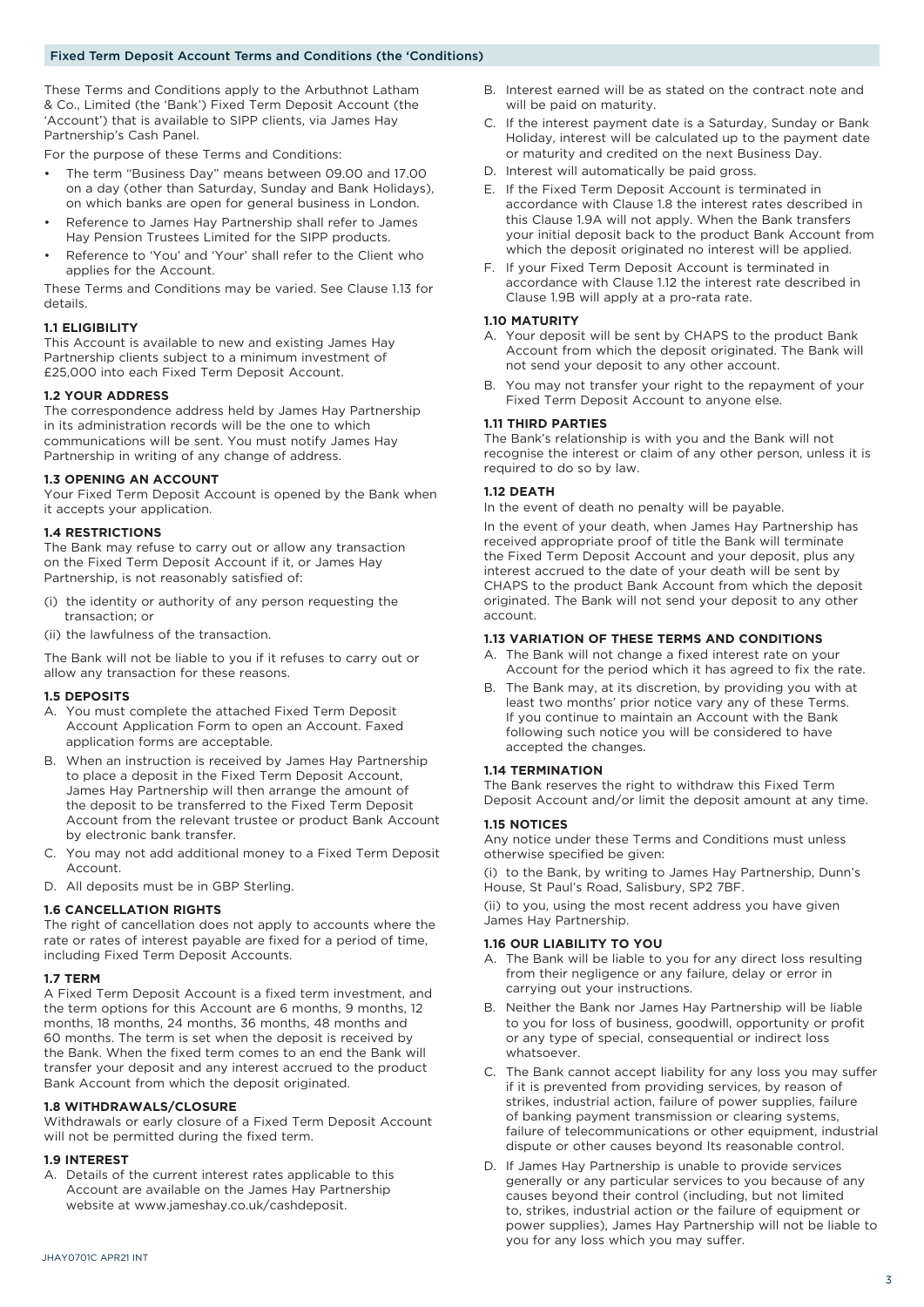#### **1.17 GOVERNING LAW**

These Terms and Conditions are governed by English law and the Bank and James Hay Partnership agree to submit to the non-exclusive jurisdiction or the English Courts.

#### **1.18 TRANSFER**

The Bank may transfer any of its rights and obligations under these Terms and Conditions to any other company or person. Any such transfer will not affect your rights under these Terms and Conditions.

#### **1.19 IMPORTANT INFORMATION**

- A. The Bank provides banking and savings products to customers. The Bank is authorised and regulated by the Prudential Regulation Authority and the Financial Conduct Authority and is entered on the FCA Register, registration number 143336.
- B. The Bank is covered by the Financial Services Compensation Scheme ("FSCS"). The FSCS can pay compensation to depositors if a bank is unable to meet its financial obligations. Most depositors including most individuals and small businesses are covered by the scheme. In respect of deposits, an eligible depositor is entitled to claim up to £85,000. For joint accounts each account holder is treated as having a claim in respect of their share so, for a joint account held by two eligible depositors, the maximum amount that could be claimed would be £85,000 each (making a total of £170,000). The £85,000 limit relates to the combined amount in all the eligible depositor's accounts with the bank including their share of any joint account, and not to each separate account. For further information about the scheme (including the amounts covered and eligibility to claim) please ask at your local branch, refer to the FSCS website at www.fscs.org.uk or call +44 (0)20 7741 4100.
- C. These Terms and Conditions are available only in English and all communications from the Bank or James Hay Partnership will be made in English and the Bank and James Hay Partnership will only accept communications and instructions from you in English.
- D. To help us continually improve service and in the interests of security, the Bank may monitor and/or record your telephone calls.
- E. If you have a complaint about a Fixed Term Deposit Account you should write to the Complaints Manager, James Hay Partnership, Dunn's House, St Paul's Road, Salisbury, SP2 7BF.

# We are able to provide literature in alternative formats. For a Braille, large print, audio or E-text version of this document call us on 03455 212 414 (or via the Typetalk service on 18001 03455 212 414).

Arbuthnot Latham & Co., Limited is authorised by the Prudential Regulation Authority and regulated by the Financial Conduct Authority and the Prudential Regulation Authority. Our<br>registered office is at Arbuthnot House, 7 available on our website at www.arbuthnotlatham.co.uk.

James Hay Partnership is the trading name of James Hay Partnership Management Limited (JHPM) (registered in England number 02538532); James Hay Services Limited (JHS) (registered in Jersey number 77318); IPS Pensions Limited (IPS) (registered in England number 2601833); James Hay Administration Company Limited (JHAC) (registered in England<br>number 4068398); James Hay Pension Trustees Lim JHWNC, PAL, SarumTL, IPS Plc, and UPT have their registered office at Dunn's House, St Paul's Road, Salisbury, SP2 7BF. JHAC, JHWM, IPS and IPS Plc are authorised and regulated by the Financial Conduct Authority. (3/21)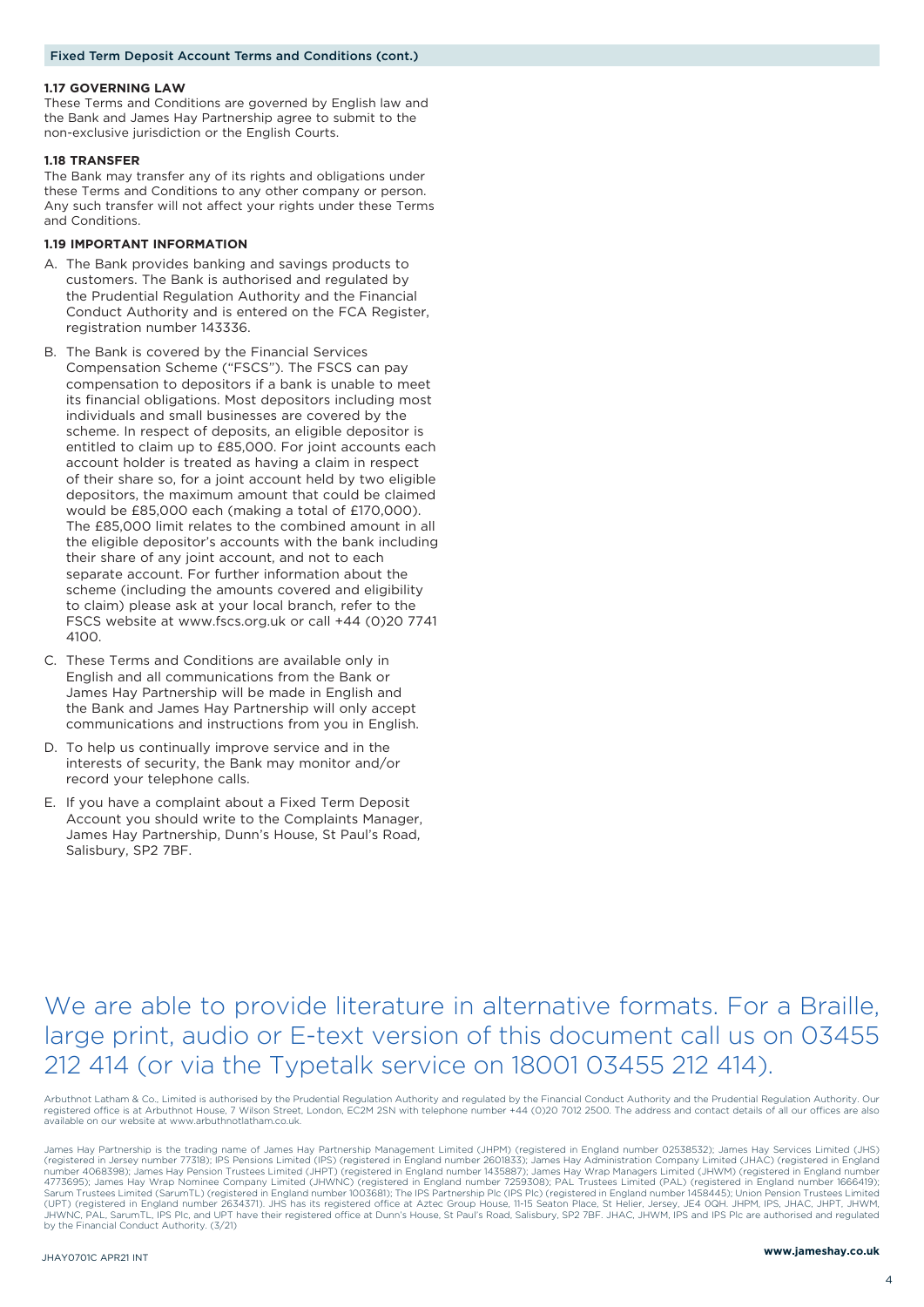

# Depositor Protection Information Sheet

# Basic information about the protection of your eligible deposits:

| Eligible deposits in Arbuthnot Latham & Co., Limited<br>are protected by:             | The Financial Services Compensation Scheme<br>$("FSCS")$ <sup>1</sup>                                                            |
|---------------------------------------------------------------------------------------|----------------------------------------------------------------------------------------------------------------------------------|
| Limit of protection:                                                                  | £85,000 per depositor per bank <sup>2</sup>                                                                                      |
|                                                                                       | The following Trading names are part of your bank:<br>1) Arbuthnot Latham & Co., Limited<br>2) Arbuthnot Direct                  |
| If you have more eligible deposits at the same bank:                                  | All your eligible deposits at the same bank are<br>"aggregated" and the total is subject to the limit of<br>£85,000 <sup>2</sup> |
| If you have a joint account with other person(s):                                     | The limit of £85,000 applies to each depositor<br>separately <sup>3</sup>                                                        |
| Reimbursement period in case of banks failure:                                        | 20 working days 4                                                                                                                |
| Currency or reimbursement:                                                            | Pound sterling (GBP £) or, for branches of UK banks<br>operating in other EEA Member States, the currency of<br>that State       |
| To contact Arbuthnot Latham & Co., Limited for<br>enquiries relating to your account: | Arbuthnot Latham & Co., Limited<br>Arbuthnot House<br>7 Wilson Street<br>London<br>EC2M 2SN                                      |
|                                                                                       | Tel: +44 (0) 20 7012 2500                                                                                                        |
| To contact the FSCS for further information on                                        | Email: banking@arbuthnot.co.uk<br><b>Financial Services Compensation Scheme</b>                                                  |
| compensation:                                                                         | 10th Floor Beaufort House<br>15 St Botolph Street<br>London<br>EC3A 7QU                                                          |
|                                                                                       | Tel: +44 (0) 800 678 1100 or +44 (0)20 7741 4100                                                                                 |
|                                                                                       | Email: ICT@fscs.org.uk                                                                                                           |
| More information:                                                                     | http://www.fscs.org.uk                                                                                                           |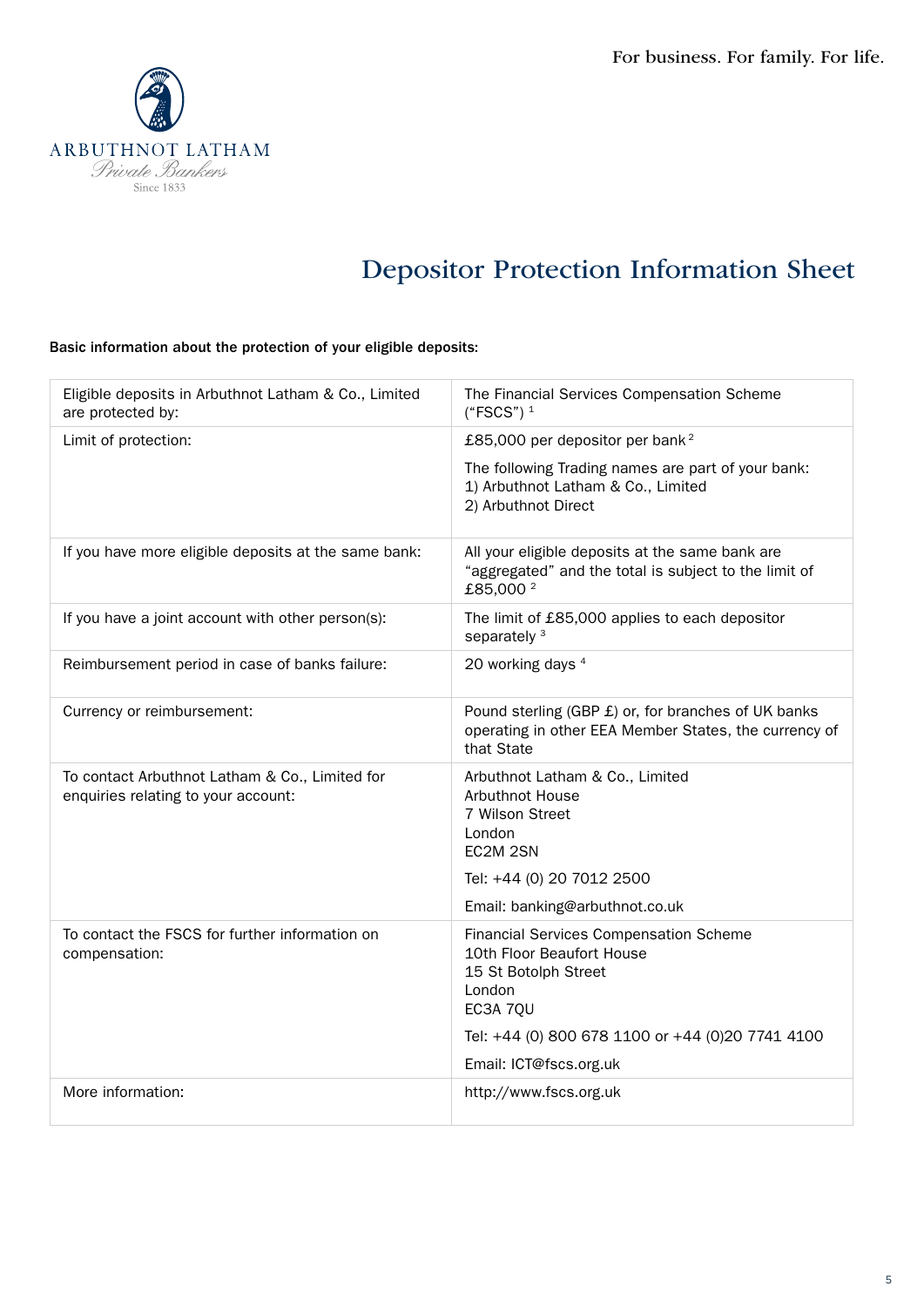# Additional information (all or some of the below)

# <sup>1</sup> Scheme responsible for the protection of your eligible deposit

Your eligible deposit is covered by a statutory Deposit Guarantee Scheme. If insolvency of your bank should occur, your eligible deposits would be repaid up to £85,000 by the Deposit Guarantee Scheme.

## 2 General limit of protection

If a covered deposit is unavailable because a bank is unable to meet its financial obligations, depositors are repaid by a Deposit Guarantee Scheme. This repayment covers a maximum of £85,000 per bank. This means that all eligible deposits at the same bank are added up in order to determine the coverage level. If, for instance, a depositor holds a savings account with £80,000 and a current account with £20,000, he or she will only be repaid £85,000.

This method will also be applied if a bank operates under different trading names. Arbuthnot Latham & Co., Limited also trades under the name of Arbuthnot Direct. This means that all eligible deposits with one or more of these trading names are in total covered up to £85,000.

In some cases, eligible deposits which are categorised as "temporary high balances" are protected above £85,000 for six months after the amount has been credited or from the moment when such eligible deposits become legally transferable. These are eligible deposits connected with certain events including:

(a) certain transactions relating to the depositor's current or prospective only or main residence or dwelling;

(b) a death, or the depositor's marriage or civil partnership, divorce, retirement, dismissal, redundancy or invalidity;

(c) the payment to the depositor of insurance benefits or compensation for criminal injuries or wrongful conviction.

More information can be obtained under http://www.fscs.org.uk.

## 3 Limit of protection for joint accounts

In the case of joint accounts, the limit of £85,000 applies to each depositor.

However, eligible deposits in an account to which two or more persons are entitled as members of a business partnership, association or grouping of a similar nature, without legal personality, are aggregated and treated as if made by a single depositor for the purpose of calculating the limit of £85,000.

## 4 Reimbursement

The responsible Deposit Guarantee Scheme is the Financial Services Compensation Scheme, 10th Floor Beaufort House, 15 St Botolph Street, London, EC3A 7QU, Tel: +44 (0) 800 678 1100 or +44 (0) 20 7741 4100, Email: ICT@fscs.org.uk. It will repay your eligible deposits (up to £85,000) within 20 working days until 31st December 2018; within 15 working days from 1st January 2019 until 31st December 2020; within 10 working days from 1st January 2021 to 31st December 2023; and within 7 working days from 1st January 2024 onwards, save where specific exceptions apply.

Where the FSCS cannot make the repayable amount available within 7 working days, it will, from 1st June 2016 until 31st December 2023, ensure that you have access to an appropriate amount of your covered deposits to cover the cost of living (in the case of a depositor which is an individual) or to cover necessary business expenses (in the case of a depositor which is not an individual or a large company) within 5 working days of a request.

If you have not been repaid within these deadlines, you should contact the Deposit Guarantee Scheme since the time to claim reimbursement may be barred after a certain time limit. Further information can be obtained under http://www.fscs.org.uk.

## Other important information

In general, all retail depositors and businesses are covered by Deposit Guarantee Schemes. Exceptions for certain deposits are stated on the website of the responsible Deposit Guarantee Scheme. Your bank will also inform you of any exclusions from protection which may apply. If deposits are eligible, your bank shall also confirm this on the statement of account.